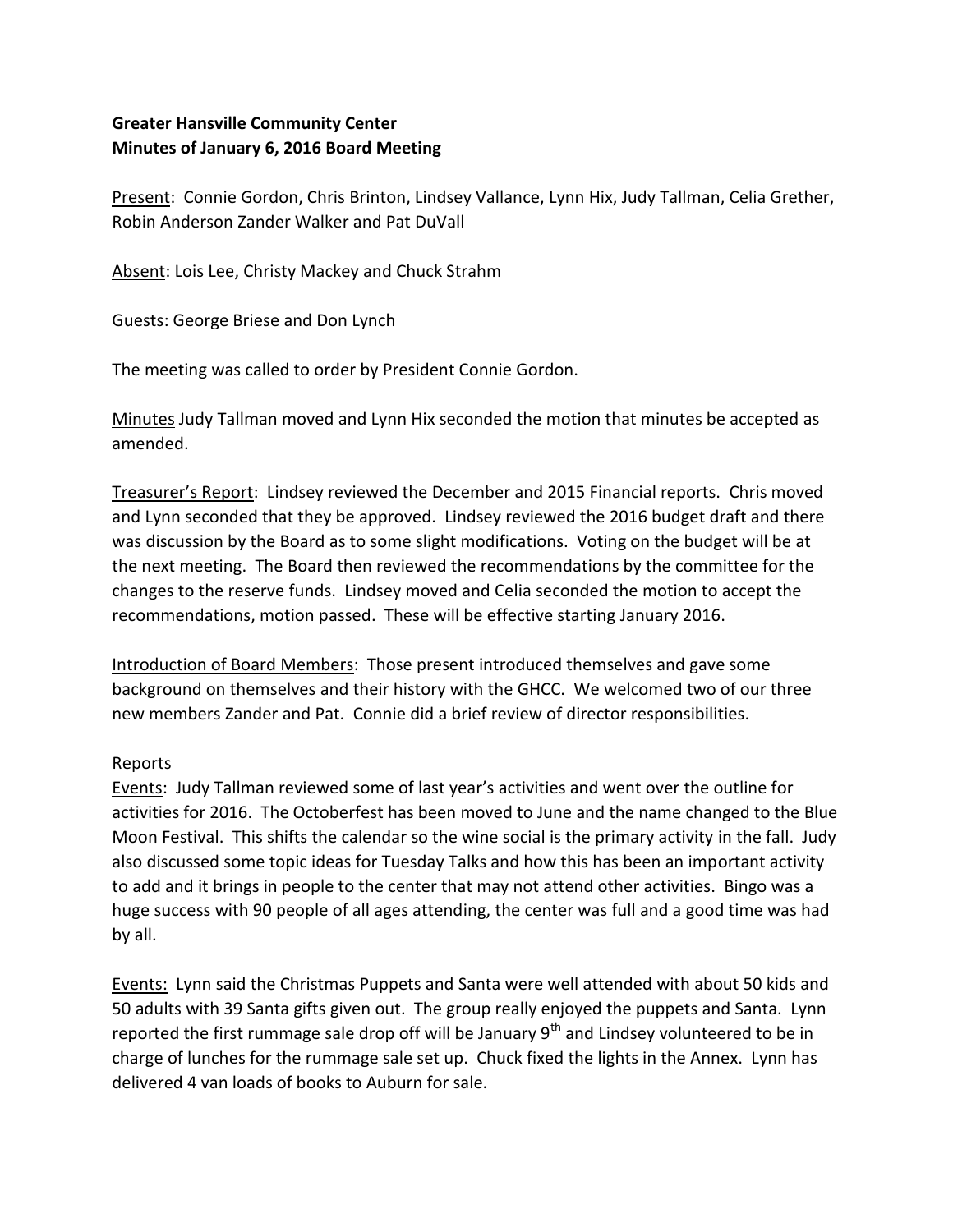Membership: There were 19 new in December and 11 so far in January with a total renewal of 35 for 2016. The renewal letters have not yet been mailed and the enrollment form will go on the front page of the Log in February.

Rental: Robin gave a report on the 2015 rentals and did an analysis of how the facility was used. Income for the year was about \$8500.

Maintenance: Don said that the lights were fixed in the annex and the chair and table storage t door will be repaired in the near future. The treads on the ramp to the North door to the kitchen entrance has had the roofing shingles put on to reduce slipping. The flag pole was removed due to rot and since it is not used will not be replaced.

Neighbors Lunch: In January the program will be on personal and home safety provided by the Sherriff's department. Persons of the year will also be announced at the January lunch. December lunch was well attended and the Kids choir entertained.

Website: Don reported that the website committee (Don, MJ Strahm, and Denny Johnson) have researched the software, Word Press, a development tool to update the website. No decision has been made. Don also explained that we have the ability to store and archive data and photos at: [ghcc.archives@gmail.com.](mailto:ghcc.archives@gmail.com) Everyone is encouraged to store appropriate documents there for access. He will add Celia, Judy, Chris and Lynn as editors so they can archive documents. All board members will have access for read only.

## Old Business

Records consolidation: Lynn reported the committee met twice in December to go through documents. They are also working on job descriptions for board positions. The committee is encouraging people to store/archive documents on the archive site for easy reference and less storage of paper. Old documents will be scanned where appropriate and archived.

Endowment Brochure: Chris brought copies of the newly printed Endowment Brochure to the meeting for everyone. It is anticipated that they will be sent to endowment donors with their receipts, to those renewing their membership and for other situations as appropriate.

## New Business

Chris gave an update on Lois Lee's recovery, people are encouraged to send her cards.

Endowment Advisory Committee: Celia will be the new chair of the committee. She will be attending the Morgan Stanley Not for Profit Annual Workshop this year. She has a number of new ideas including developing a report for donors and the community.